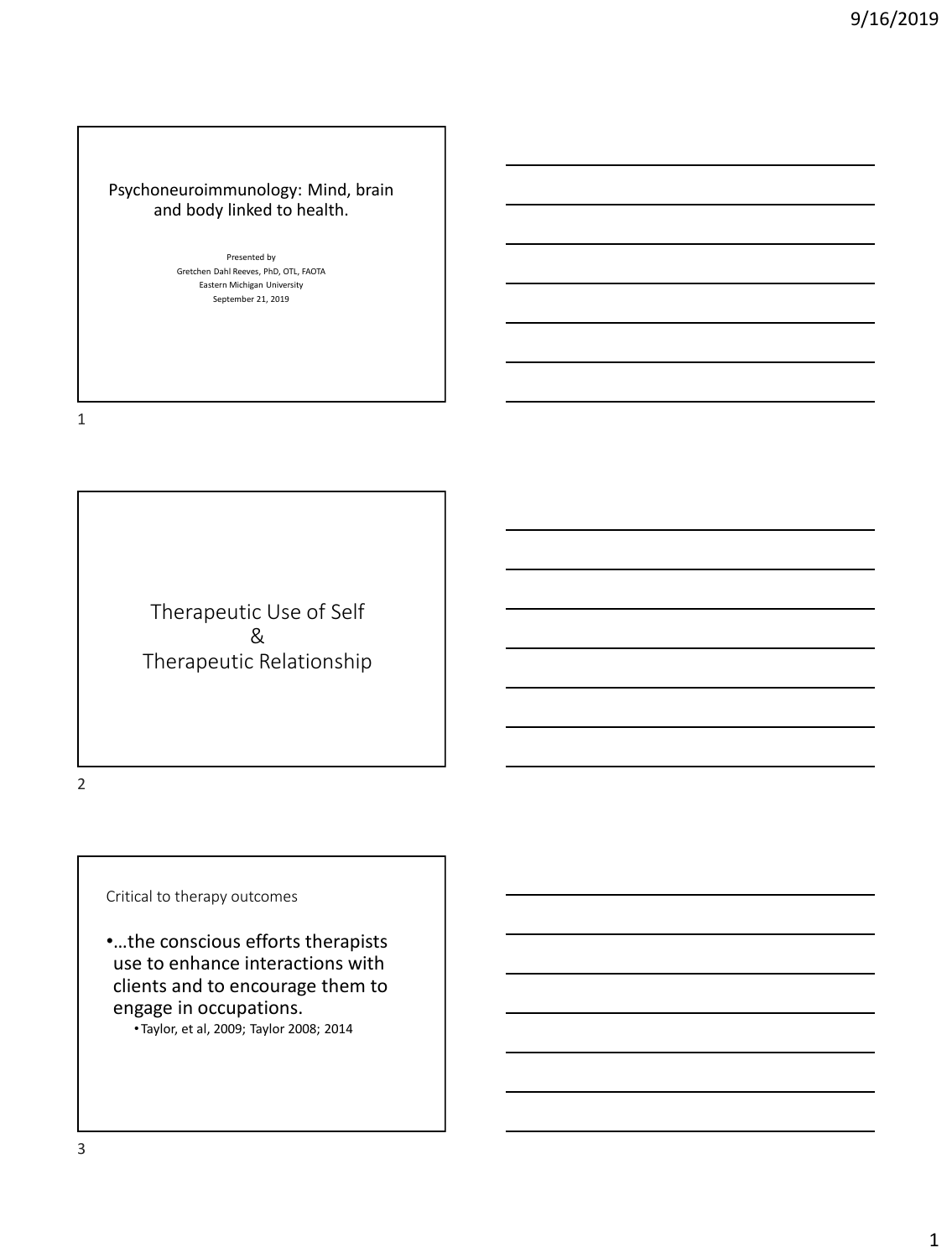## Characteristics of effective communicators

- Ability to establish rapport
- Open communication
- Empathy
- Respect
- Flexibility in adapting to client needs
- Collaboration
- Helping and caring → "connecting"

#### 4

## Illness/injury/disability challenges

- Interruption of daily routines
- Changes in performance of functional tasks
- Economic demands and limitations
- Intrusion in relationships
- Can lead to anxiety, anger, sense of helplessness, pain, fatigue…
- Individual perceptions, responses, coping style to stressors can impact health.

5

# *Psychoneuroimmunology*

- Concerned with relationships among behavior, neural and endocrine processes and the immune system. (Ader, 2005)
- •Bidirectional communication between brain, immune system and psychological state. (Caine, 2003)
- Threats to homeostasis, from external events or invading pathogens are handled by both the CNS and the body.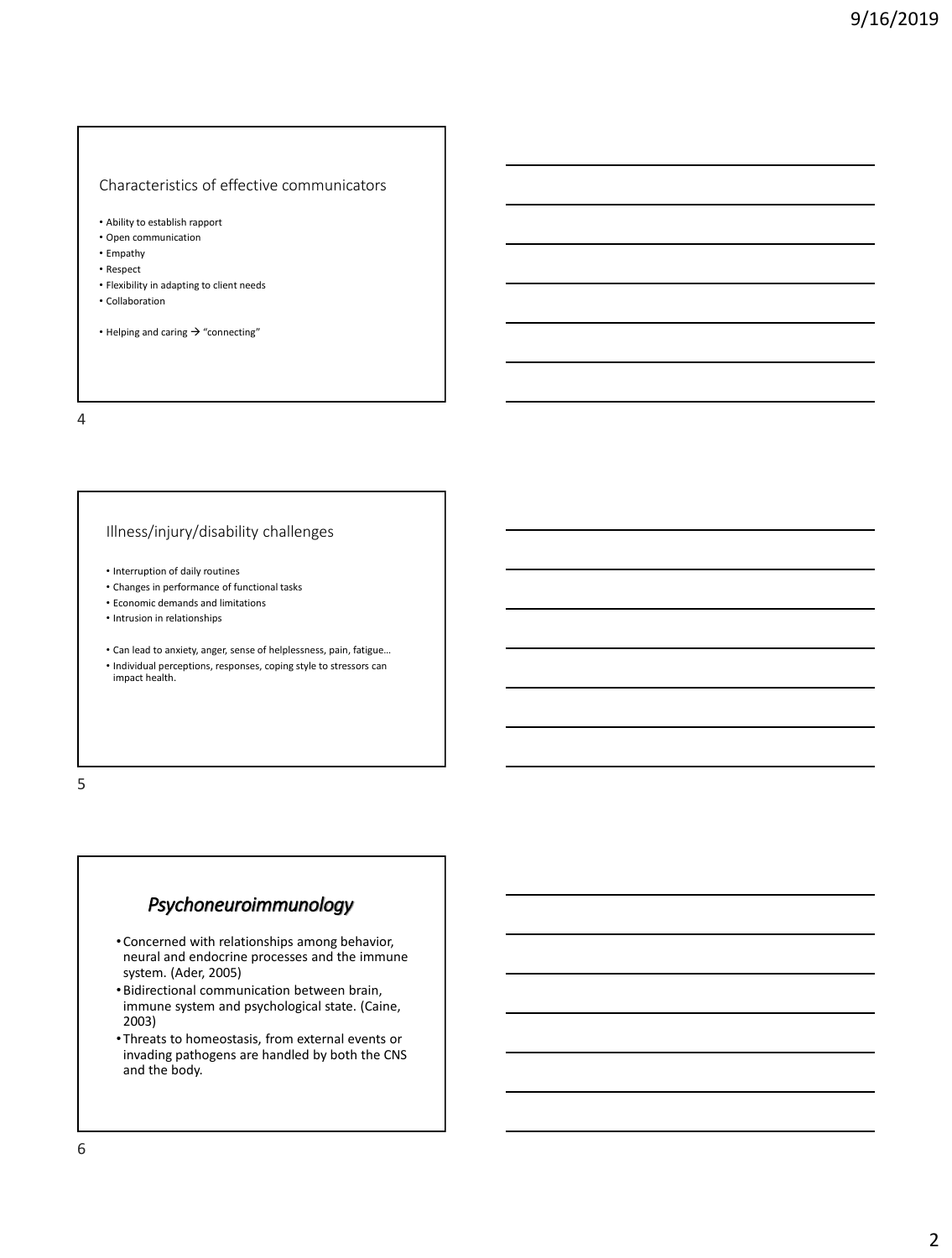## Affective style

- Personality
- Temperament
- Coping

• Biological or genetic predispositions and life experiences carry underlying physiological differences in reactivity.

7



8

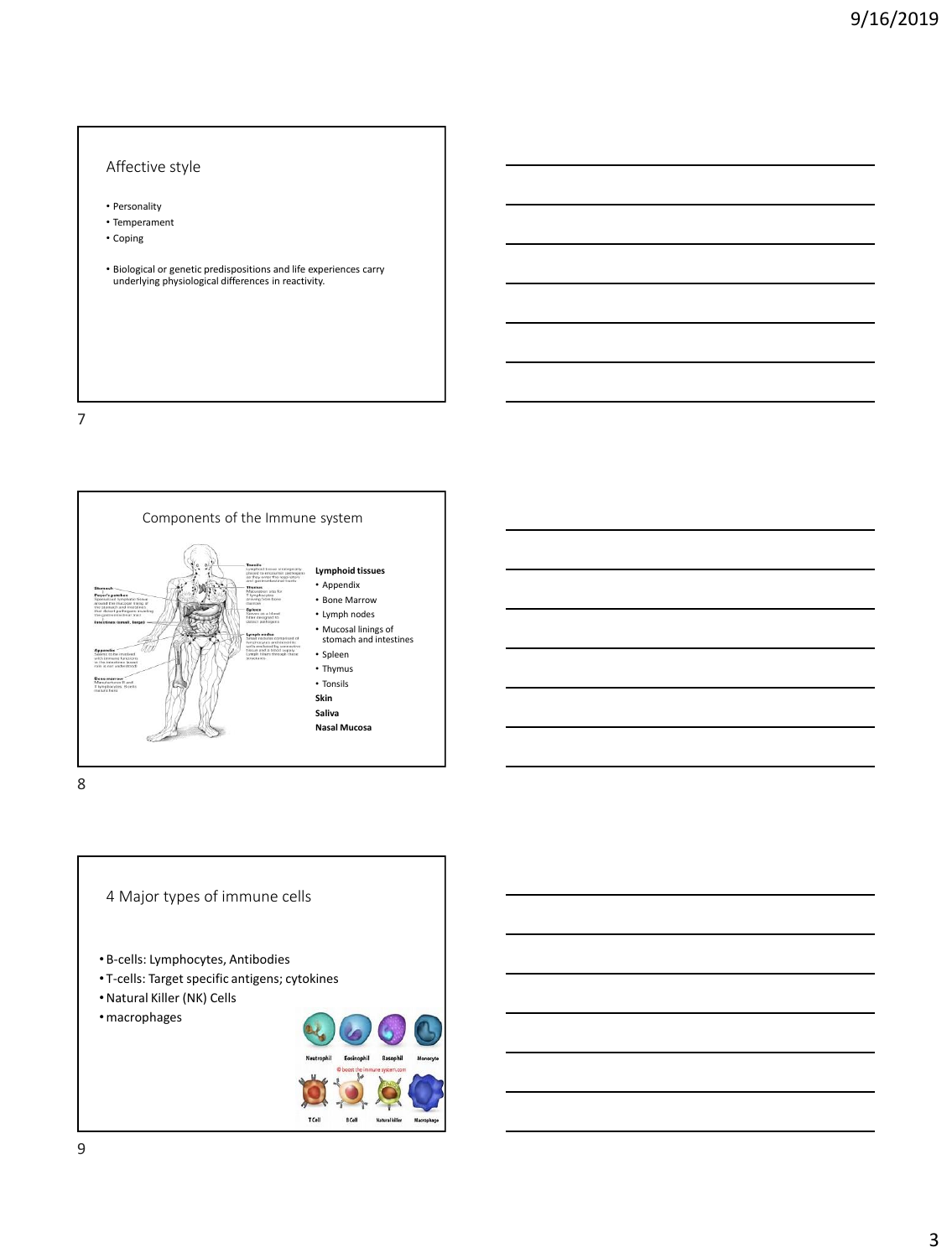What's the brain got to do with it?

10



11







Cytokines induce illness-related behaviors via the hypothalamus (reduced appetite, fever, lethargy, increased sleep…).

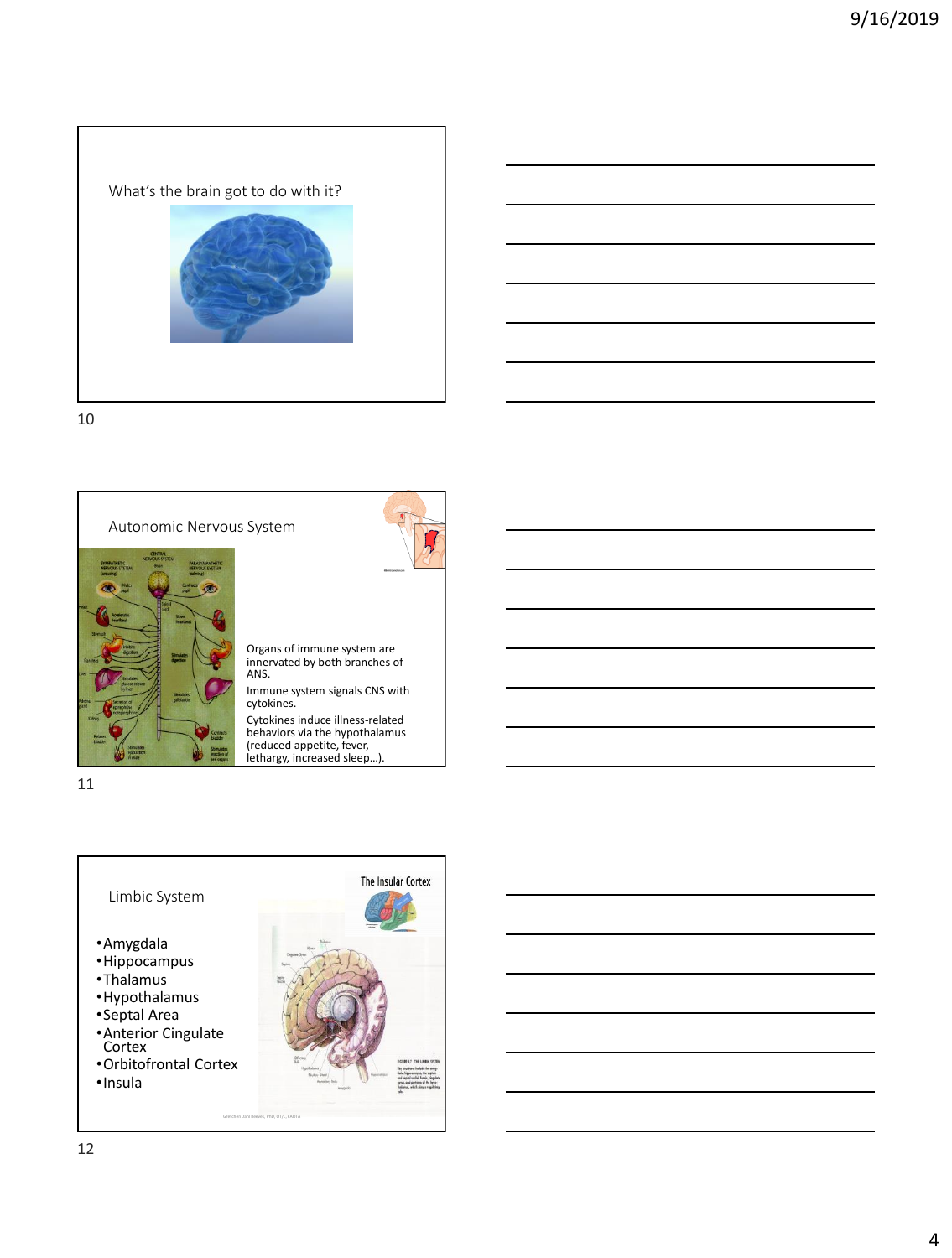



13



14



Stress reduces lymphocyte cytotoxicity and suppresses antibody response

- •Enlarged, hyperactive adrenal cortex
- •Reduced thymus, spleen, and lymph structures

•Deep bleeding ulcers (Selye, 1956)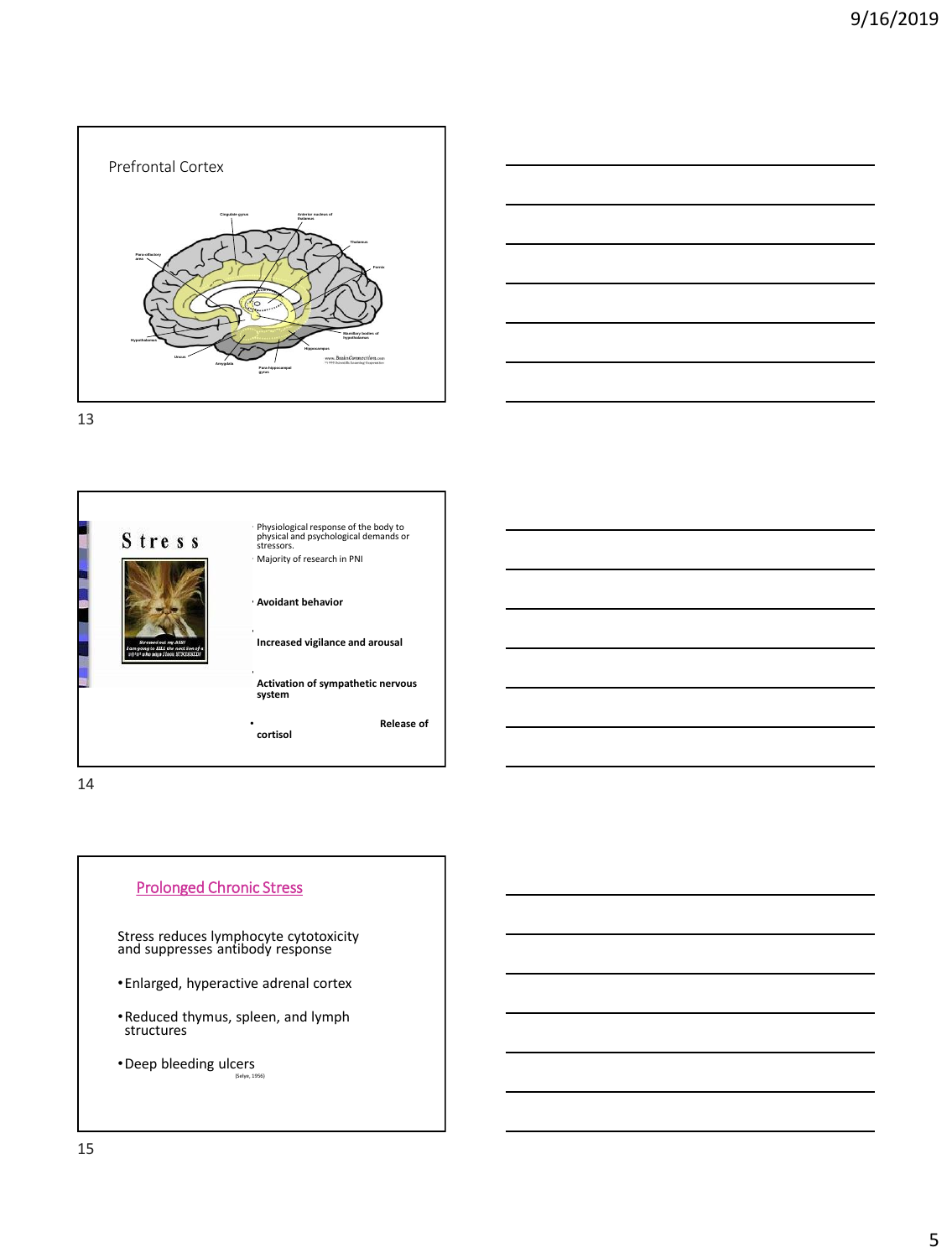# Telomeres



- Noncoding DNA region at ends of chromosomes that protect from deterioration.
- Shorten each time a cell divides; when too short, cell dies. • Replenished by an enzyme, telomerase.
- 
- Life events and lifestyle can effect telomere length. • Aging, chronic stress & cortisol reduce telomerase and telomere length.

16

# Brain Changes with Stress

- •**Hippocampal volume reduced with prolonged stress in PTSD and post-abuse (Bremner, 1999).**
- •**Dendrites wither, similar to effects of aging (McEwen, 2000; Sapolsky, 1996).**
- •**Decreased levels of BDNF.**
- •**Decreased benzodiazepine receptor binding in frontal cortex.**

17

#### Epinephrine (adrenalin) & norepinephrine

- Epinephrine, released from adrenal medulla, acts as an endocrine messenger in the bloodstream and reinforces actions of the sympathetic ns.
- Epinephrine is a key stress hormone.
- Receptors for epinephrine are located on immune system cells
- Norepinephrine is an activator for alertness, vigilance and action.

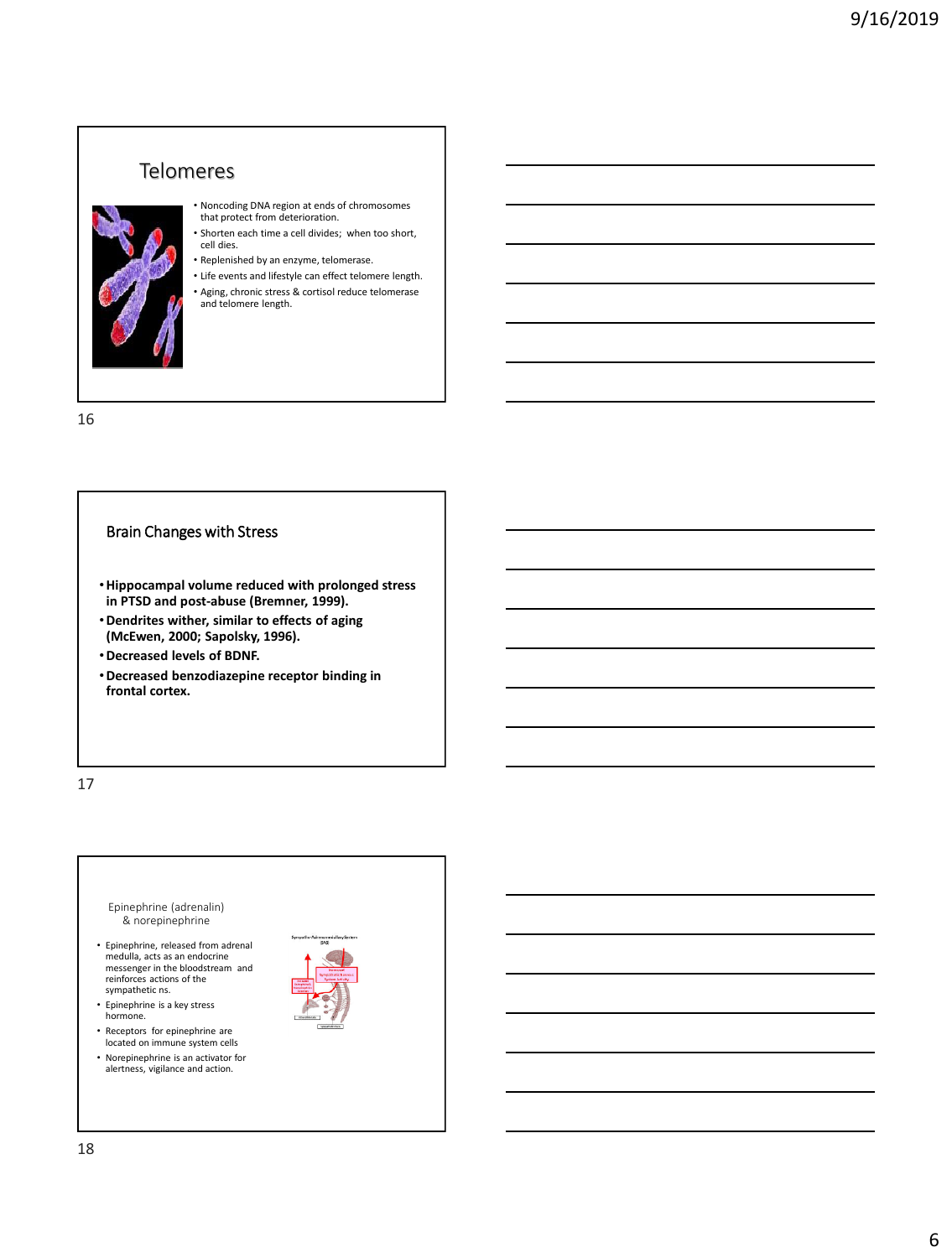# Hypothalamo-Pituitary-Adrenal (HPA) Axis



- •HPA axis used to regulate immune responses.
- Cortisol is the second major stress hormone.

19

### Immune and Central Nervous System Communication

- Hormones regulated by brain and circulating in bloodstream
- Nerve fibers act on immune tissues
- Substance P (neuropeptide) produced in CNS & PNS moves lymphocytes to areas of inflammation and pain.



• Hypothalamic receptors for cytokines activate the vagus nerve.

20

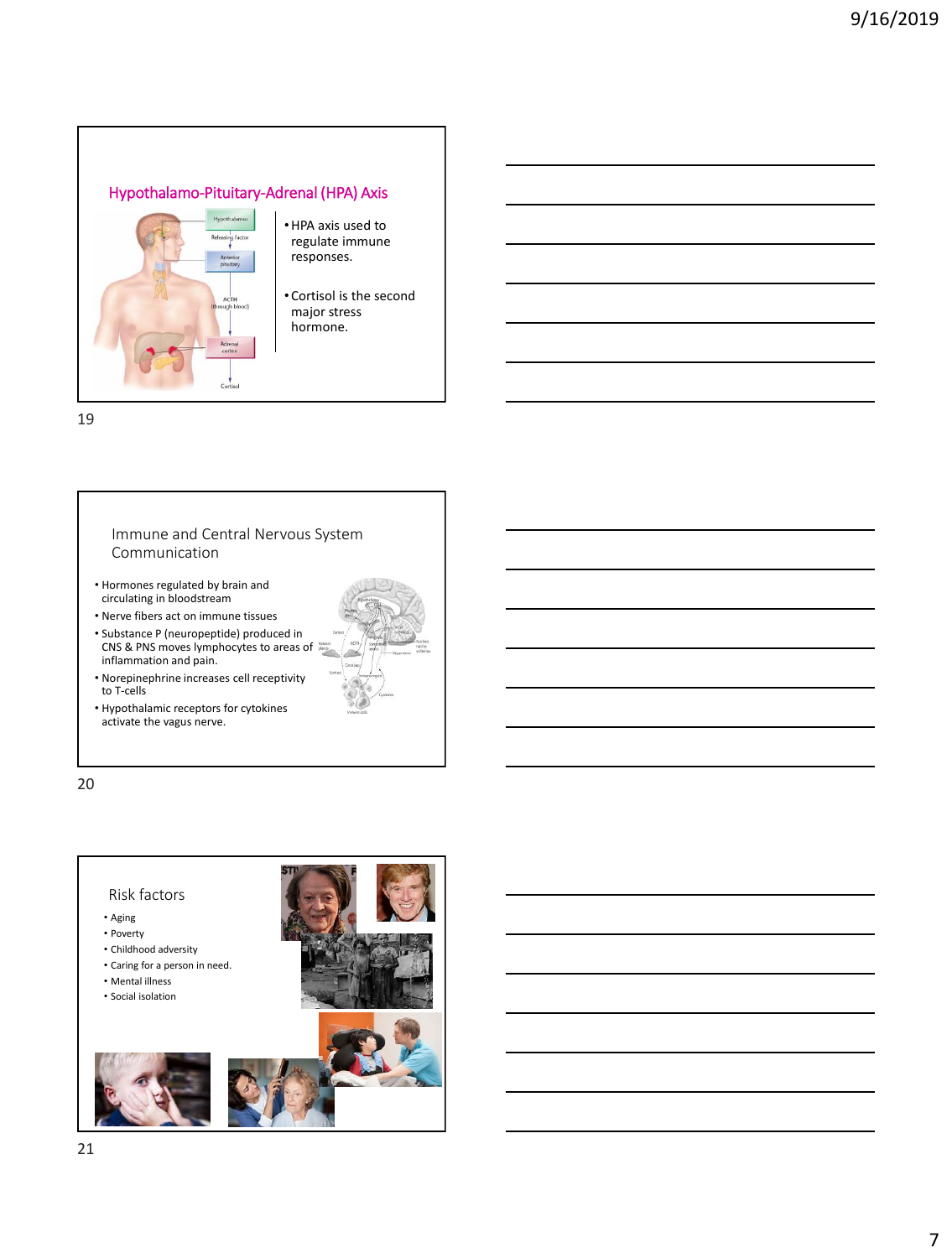## What's the mind got to do with it?

- Allergic reactions to non-allergen
- People who are happier have enhanced immune responses through an increase in helper T-cells and natural killer cells
- Med students at exam times show reduced lymphocytes and natural killer cells
- Divorced men more easily stressed; compromised immunity results in more illnesses
- Families with more rigidity and chaos have higher rates of flu

22

### Beneficial behaviors

- Attending religious services reduces inflammatory cytokines in aging adults
- Writing about traumatic events increases immune factors.
- Women with breast cancer treated in groups survive longer.
- Med students with more social supports have higher antibody responses
- Exercise increases lymphocytes and natural killer cells.
- Meditation, yoga, Tai-chi.

23

# Interventions: mind-body-brain

- Perceived Control
- •Distraction/redirecting attention
- Self-soothing
- Social companionship and support networks
- Touch
- Engaging in meaningful occupations (?)